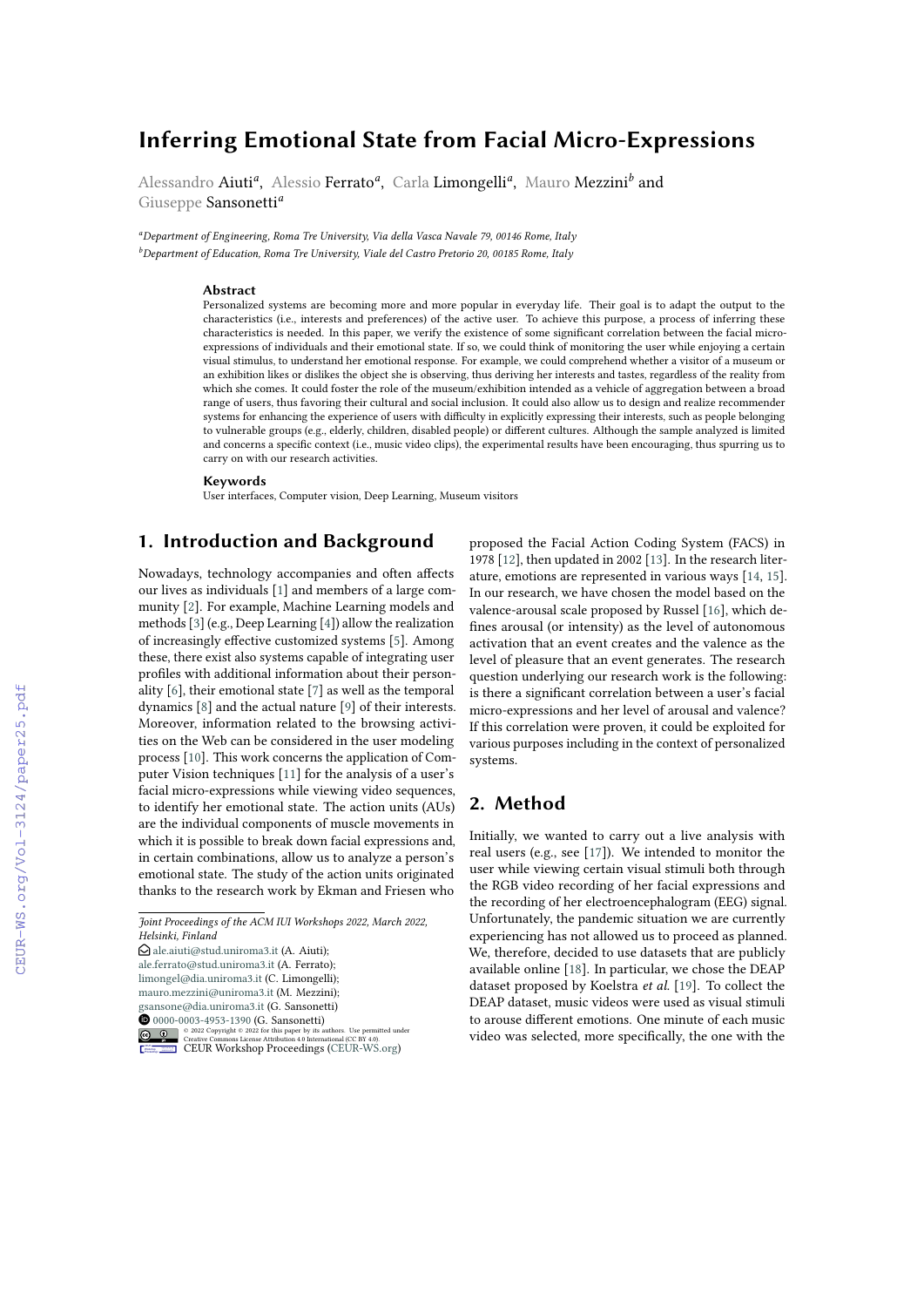highest level of solicitation. A frontal face video was recorded for 22 participants while viewing those videos. Participants evaluated each video in terms of valence and arousal through the use of Self-Assessment Manikin with values ranging from 1 to 9. Once the dataset was obtained, it was necessary to process the videos obtained by recording the facial expressions of the users while they observed the music videos. There exist several facial recognition software tools, some of which are free. For this purpose, we used OpenFace<sup>[1](#page-1-0)</sup>, an opensource toolkit capable of capturing and analyzing the action units. Initially, we considered the mean and standard deviation of the action units for each user. Then, we calculated the correlation between those values and their positions in the Cartesian plane (see Figure [1\)](#page-1-1). Considering the analy-



**Figure 1:** Distribution of valence-arousal pairs in the Cartesian plane for one of the test users.

sis of the average values, as regards the action units alone, the most significant correlations were found between AU-25 (lips part) and AU-17 (chin raiser) and between AU-01 (inner brow raiser) and AU-02 (outer brow raiser). On the other hand, we did not find any noteworthy correlation between the AUs and their positions in the quadrants. So setting aside this analysis and the quadrant classification, we decided to move on to the signal analysis of the various action units. Figure [2](#page-1-2) shows the activation and variation of AU-12 (lip corner puller). We can see one activation and increase in the intensity of the AU signal when the user smiles and, therefore, the angle of his lips varies. Specifically, we have extracted several features of a higher order than the previous ones, which we have classified into four main types, as proposed in [\[20\]](#page-3-0):

- Statistical features
- Discrete features
- Dynamic features
- Quantitative features

The *statistical* features represent the first four statistical moments (mean, variance, skewness, and kurtosis) and



<span id="page-1-2"></span>**Figure 2:** In the lower row, the intensity signal of the AU-12 (lip corner puller) related to the facial video (middle row) in response to the video clip shown in the upper row.

were computed for each AU intensity signal obtained from each facial recording. Then, we quantized the intensity signal over time for each action unit. The quantization was obtained through the k-means algorithm, with four clusters, a value obtained through the Elbow method. Figure [3](#page-1-3) shows an example of a quantized signal. From each quantized signal, we calculated the following

<span id="page-1-1"></span>

**Figure 3:** On the left, the intensity signal of a specific action unit, on the right, the signal quantized over time through kmeans (with k=4).

three *discrete* facial activity features:

- <span id="page-1-3"></span>• Activation ratio: Percentage of frames with an AU activation;
- Activation length: Average number of continuous frames for which the AU is activated;
- Activation level: Average intensity of the AU activation.

For each quantized signal, we then generated a transition matrix that measures the number of transitions between the different levels. From this matrix, for each action unit, we extracted three *dynamic* features:

• Change ratio: Proportion of transitions between levels;

<span id="page-1-0"></span><sup>1</sup><https://github.com/TadasBaltrusaitis/OpenFace>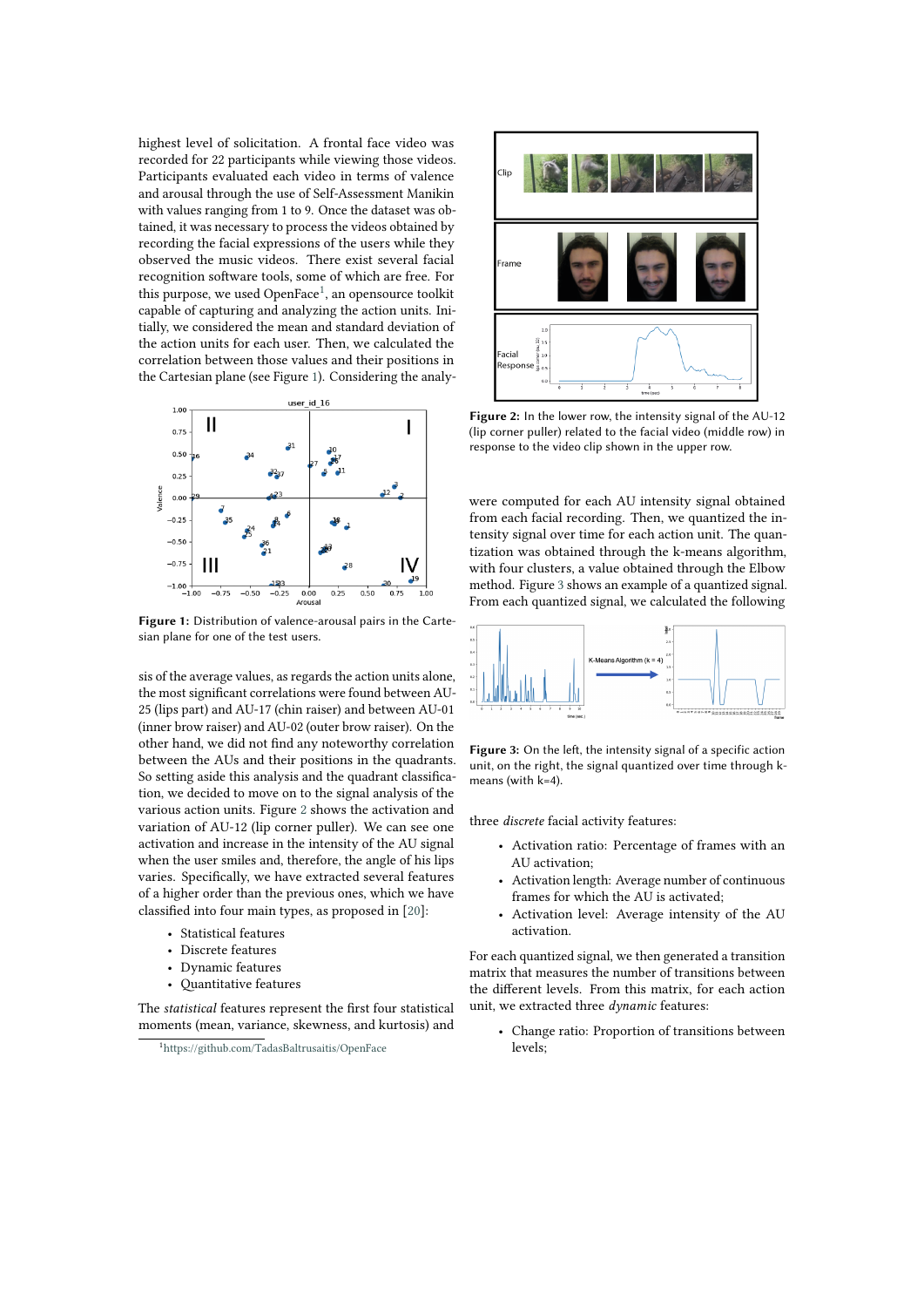|                   | mean          | std          | skewness     | kurtosis     | activation ratio | activation_lenght | activation level | change ratio | slow ratio   | fast ratio act/frame |              | valence      | arousal      |
|-------------------|---------------|--------------|--------------|--------------|------------------|-------------------|------------------|--------------|--------------|----------------------|--------------|--------------|--------------|
| mean              | $\mathbf{1}$  | 0.36         | $-0.5$       | $-0.18$      | 0.48             | $-0.35$           | 0.56             | 0.54         | 0.27         | 0.38                 | 0.63         | 0.18         | 0.37         |
| std               | 0.36          | $\mathbf{1}$ | $-0.42$      | $-0.26$      | 0.4              | $-0.34$           | 0.42             | 0.35         | 0.17         | 0.27                 | 0.36         | 0.21         | 0.16         |
| skewness          | $-0.5$        | $-0.42$      | $\mathbf{1}$ | 0.88         | $-0.3$           | 0.4               | $-0.31$          | $-0.49$      | $-0.26$      | $-0.34$              | $-0.55$      | 0.15         | $-0.28$      |
| kurtosis          | $-0.18$       | $-0.26$      | 0.88         | $\mathbf{1}$ | $-0.12$          | 0.27              | $-0.1$           | $-0.28$      | $-0.14$      | $-0.19$              | $-0.36$      | 0.22         | $-0.13$      |
| activation ratio  | 0.48          | 0.4          | $-0.3$       | $-0.12$      | $\mathbf{1}$     | 0.03              | 0.9              | 0.5          | 0.34         | 0.31                 | 0.55         | 0.03         | 0.32         |
| activation_lenght | $-0.35 -0.34$ |              | 0.4          | 0.27         | 0.03             | $\mathbf{1}$      | $-0.1$           | $-0.49$      | $-0.18$      | $-0.34$              | $-0.59$      | $-0.14$      | $-0.26$      |
| activation level  |               | $0.56$ 0.42  | $-0.31$      | $-0.1$       | 0.9              | $-0.1$            | $\mathbf{1}$     | 0.56         | 0.22         | 0.38                 | 0.6          | 0.06         | 0.31         |
| change ratio      | 0.54          | 0.35         | $-0.49$      | $-0.28$      | 0.5              | $-0.49$           | 0.56             | $\mathbf{1}$ | 0.52         | 0.67                 | 0.82         | $-0.64$      | 0.74         |
| slow ratio        | 0.27          | 0.17         | $-0.26$      | $-0.14$      | 0.34             | $-0.18$           | 0.22             | 0.52         | $\mathbf{1}$ | $\mathbf{0}$         | 0.43         | $-0.12$      | 0.25         |
| fast_ratio        | 0.38          | 0.27         | $-0.34$      | $-0.19$      | 0.31             | $-0.34$           | 0.38             | 0.67         | $\Omega$     | $\mathbf{1}$         | 0.56         | $-0.45$      | 0.53         |
| act/frame         | 0.63          | 0.36         | $-0.55$      | $-0.36$      | 0.55             | $-0.59$           | 0.6              | 0.82         | 0.43         | 0.56                 | $\mathbf{1}$ | 0.05         | 0.81         |
| valence           | 0.18          | 0.21         | 0.15         | 0.22         | 0.03             | $-0.14$           | 0.06             | $-0.64$      | $-0.12$      | $-0.45$              | 0.05         | $\mathbf{1}$ | 0.39         |
| arousal           | 0.37          | 0.16         | $-0.28$      | $-0.13$      | 0.32             | $-0.26$           | 0.31             | 0.74         | 0.25         | 0.53                 | 0.81         | 0.39         | $\mathbf{1}$ |

**Figure 4:** Pearson correlation matrix between the extracted features and the arousal and valence values.

- Slow change ratio: Proportion of slow transitions (difference of one level);
- Fast change ratio: Proportion of fast transitions (difference of two or more levels).

As a *quantitative* feature, we considered the ratio between the number of activations of each action unit and the number of frames. The criterion with which we calculated the number of activations is that peaks occur when they have a value higher than the variance and a duration higher than three frames. Once all features were calculated, we determined the Pearson correlation matrix between the extracted features and the arousal and valence values. The resulting matrix is shown in Figure [4.](#page-2-0) Analyzing the correlation values between the extracted features, the three strongest correlations are between kurtosis and skewness, activation ratio and activation level, and change ratio and the number of activations per the number of frames (act/frame). As for the correlation values between the extracted features and the valence values, it can be noted that the strongest (negative) correlations occur between valence and change ratio, and valence and fast change ratio. As for the correlation values between the extracted features and the arousal values, the highest correlation values are with the number of activations per the number of frames (act/frame), change ratio, and fast change ratio.

The obtained findings are interesting because they show the possibility of inferring information relating to a user's emotional state by monitoring her facial expressions. From a practical point of view, this can make it possible to automatically derive the degree of appreciation that the user has towards the displayed object, without having to resort to long and annoying questionnaires. This information can be usefully exploited to design and develop recommender systems [\[21\]](#page-3-1) capable of suggesting, for example, points of interest [\[22\]](#page-3-2) and itineraries between them [\[23\]](#page-3-3). A possible application of the pro<span id="page-2-0"></span>posed approach could be in museums [\[24\]](#page-3-4) and cities [\[25\]](#page-3-5), intended as open-air exhibitions, because it would allow the automatic detection of visitors with similar tastes and interests [\[26\]](#page-3-6), regardless of their social, demographic, and cultural peculiarities. In this way, museums and cities could represent possible inclusive places through the sharing of common interests and preferences [\[27\]](#page-3-7).

# **3. Conclusions and Future Works**

In this article, we have described an approach that consists in analyzing facial recordings of users subjected to visual stimuli to extract the action units relating to their facial micro-expressions. From these, we obtained some features and verified their correlation with the valence and arousal values.

Although the results obtained are encouraging and suggest that there is indeed a significant correlation between the features extracted from the action units and the user's emotional response, this study has some limitations. First of all, it was carried out on a small sample of users and video sequences. User reactions were collected using the Self-Assessment Manikin that, while having the advantage of simplifying the evaluation by the user, cannot be considered completely reliable. Furthermore, the users' reactions were collected by showing them music video clips and not, for example, artworks. Among future possible developments, there is, therefore, certainly a live analysis on real users, showing them different visual stimuli and collecting their emotional responses more accurately, for example, also using the EEG signal [\[28\]](#page-3-8). Moreover, in our study, we only considered valence and arousal. Further development could include, for example, the use of other emotional dimensions, such as likability and rewatch.